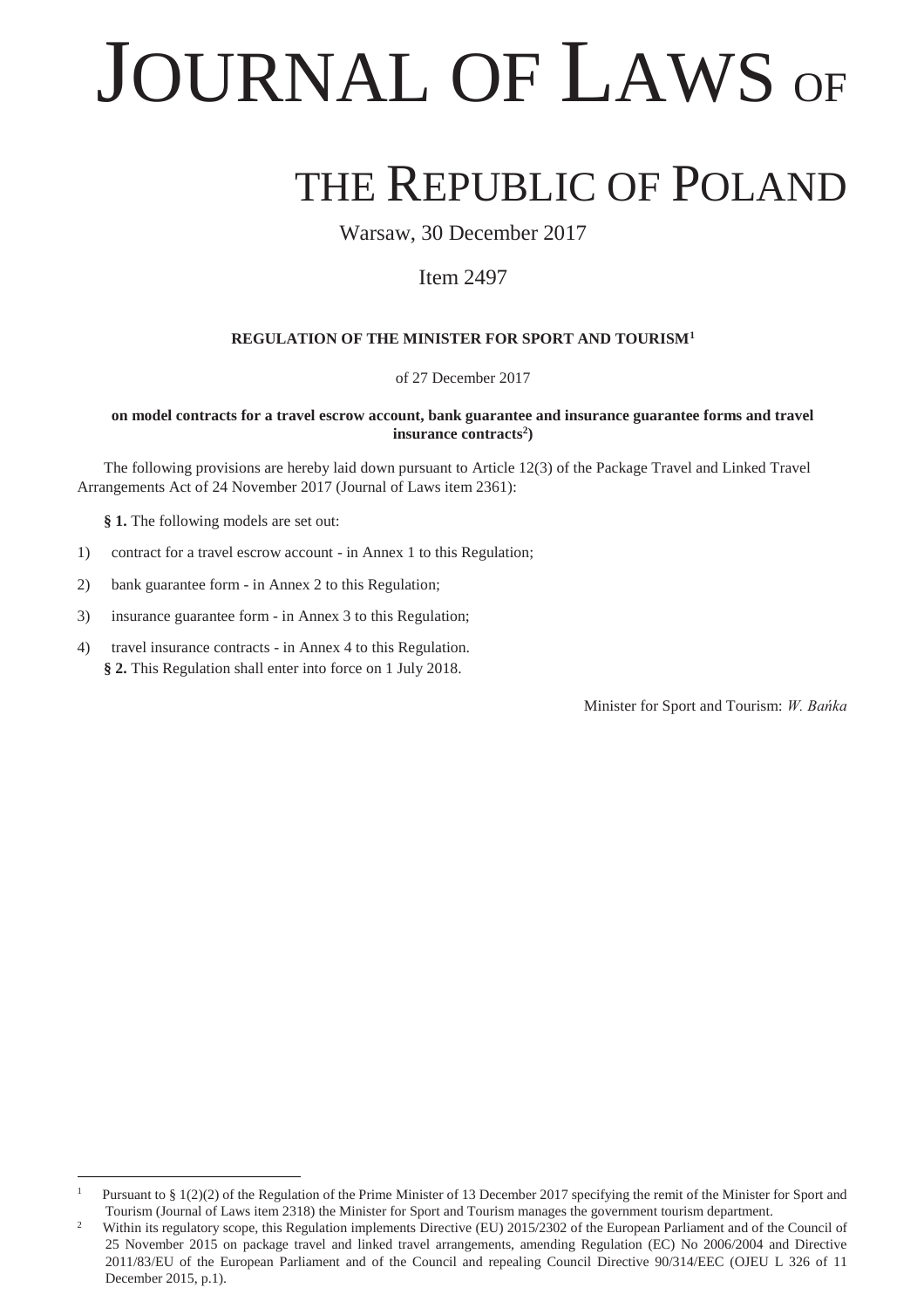Annexes to the Regulation of the Minister for Sport and Tourism of 27 December 2017 (item 2497)

**Anexno 1**

#### *MODEL*

#### **CONTRACT FOR A TRAVEL ESCROW ACCOUNT concluded in connection with the activity performed by tour operators or businesses facilitating the procurement of linked travel arrangements**

no.....

concluded on:

between:

'the Bank', represented by:

and

(Travel organiser or business facilitating the procurement of linked travel arrangements), 'the Principal',

represented by:

hereinafter referred to jointly as 'the parties'.

#### **§ 1.**

- 1. The parties have concluded a contract for a travel escrow account ('the Contract') in accordance with the annexed application no…....
- 2. The Contract governs the terms and conditions of operation of the travel escrow account.
- 3. Matters not governed by the Contract shall be subject to the Bank's internal regulations applicable to business current accounts.

**§ 2.**

1. The Principal, who organises package travels in Poland or facilitates the procurement of linked travel arrangements exclusively in Poland, undertakes to accept travellers' payments for package travel contracts or any service for which a business facilitating the procurement of linked travel arrangements has been paid, and to place these payments separately in the travel escrow account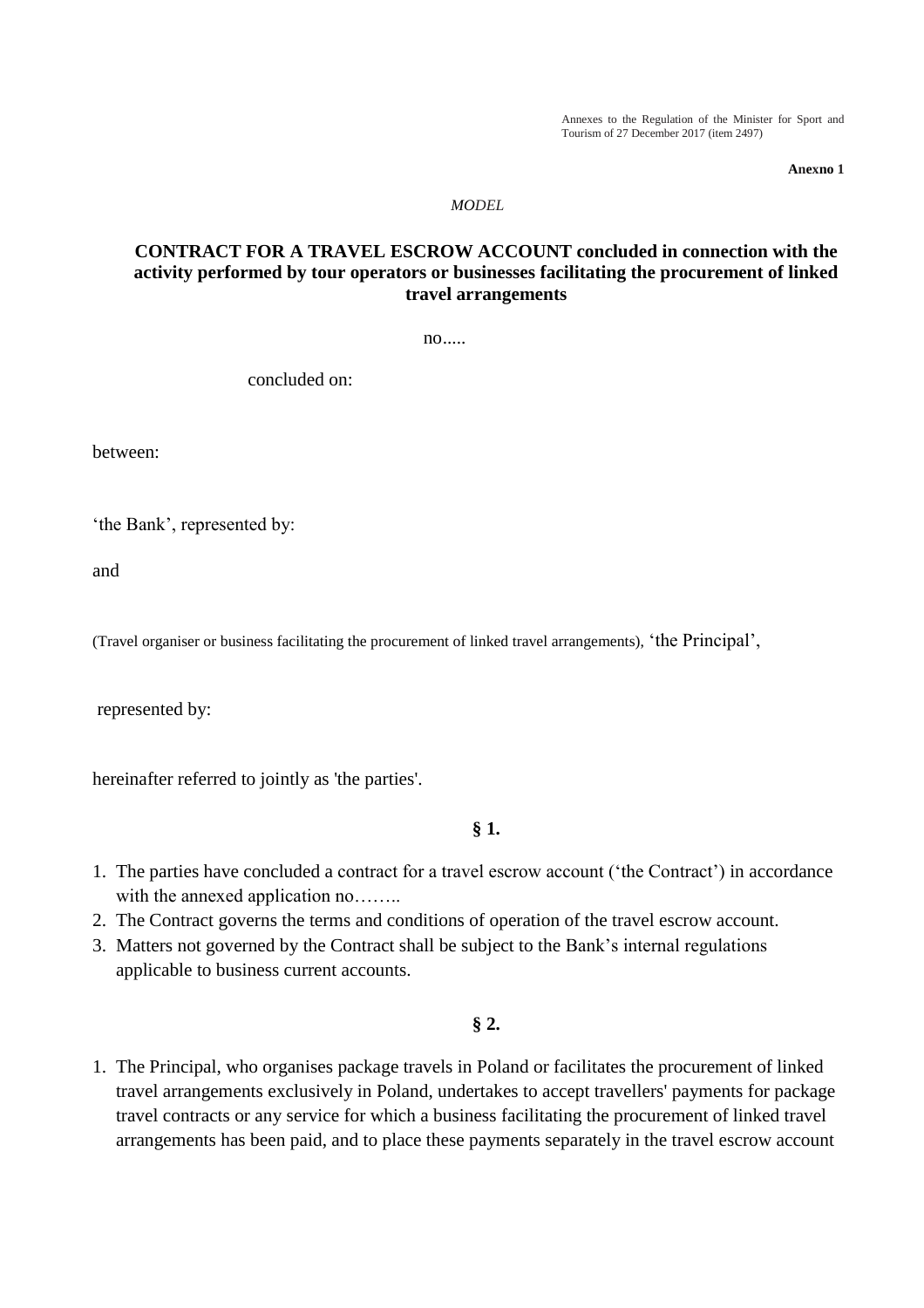with the Bank.

2. The Bank undertakes to operate in PLN travel escrow account no

#### **§ 3.**

- 1. The Bank shall record travellers' payments and payments to the Principal separately for each package travel contract or service for which a business facilitating the procurement of linked travel arrangements has been paid.
- 2. The Principal shall be obliged to collect and to provide to the Bank the following information:
	- 1) name, surname and correspondence address of the traveller with whom it concluded the contract referred to in paragraph 1;
	- 2) information concerning the date, number and subject of the contract concluded with the traveller for which payment has been made into the travel escrow account.
- 3. The parties to the contract shall administer the personal data contained therein and shall be obliged to exercise particular diligence in order to protect the interests of the persons concerned. The parties shall have the right to process the personal data collected.

#### **§ 4.**

- 1. The Bank shall pay the traveller the funds paid into the Principal's travel escrow account up to the amount specified in the travel package contract or up to the value of the service for which a business facilitating the procurement of linked travel arrangement has been paid pursuant to Article 11(3) of the Package Travel and Linked Travel Arrangements Act of 24 November 2017 (Journal of Laws item 2361) ('the Act').
- 2. The Bank shall pay the funds into the account with the bank or cooperative savings and credit union indicated by the traveller.

#### **§ 5.**

- 1. Upon receipt of notification from the ...................................................... Marshal of the Province concerning insolvency of the Principal referred to in Article 13(1)(1) of the Act or on the basis of a request from the Marshal of the Province referred to in Article 13(2), the Bank shall unconditionally and immediately pay the traveller in full the funds paid into the Principal's travel escrow account.
- 2. The documents referred to in paragraph 1 may be sent to the Bank electronically or by fax. **§ 6.**
- 1. Payments made by travellers are transferred to the Principal's account once the traveller has confirmed to the Bank that the package travel or service for which a business facilitating the procurement of linked travel arrangements has been paid has taken place.
- 2. The absence of a refusal on the part of the traveller to provide the confirmation referred to in paragraph 1 within 7 days of the planned completion of the package travel or other service for which a business facilitating the procurement of linked travel arrangements has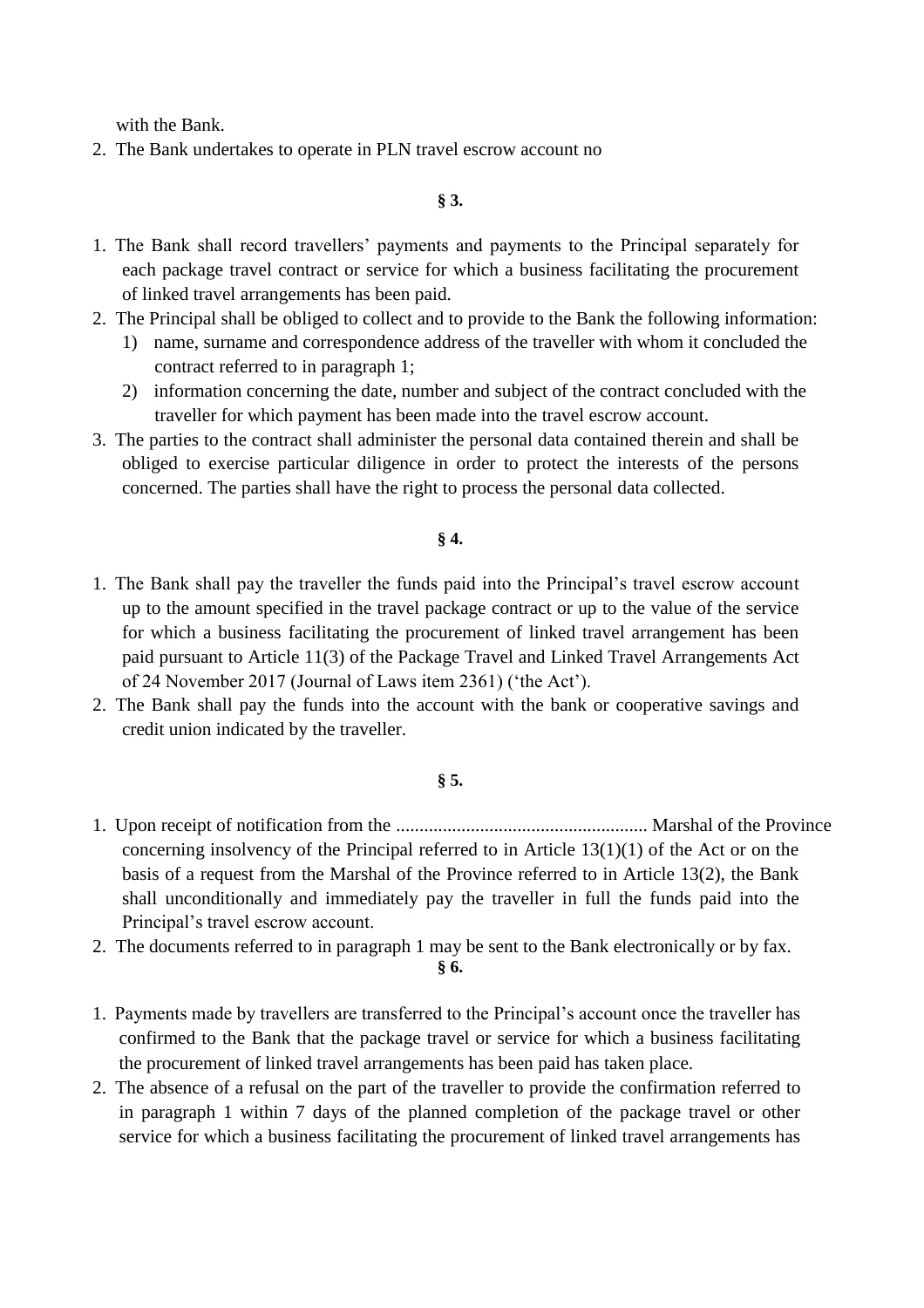been paid shall be deemed to constitute confirmation by the traveller that the package travel or a service for which a business facilitating the procurement of linked travel arrangements has been paid has taken place. If within 7 days of the planned completion of the package travel or a service for which a business facilitating the procurement of linked travel arrangements has been paid the traveller refuses to confirm to the Bank and to the Principal in writing that the package travel or service for which a business facilitating the procurement of linked travel arrangements has been paid has taken place, the funds paid into the travel escrow account shall remain in the travel escrow account for 14 days following the expiry of the 7-day deadline.

- 3. The funds paid into the travel escrow account by the traveller shall be immediately transferred to the Principal's account following the expiry of the deadline referred to in paragraph 2 unless the traveller and the Principal make a joint statement to the Bank as referred to in Article 11(3)(3) before the deadline expires.
- 4. The Principal shall inform the traveller from whom it accepts payments into the travel escrow account of the methods, procedures and deadlines concerning confirmation that the package travel or service for which a business facilitating the procurement of linked travel arrangements has been paid has taken place; it shall also inform the traveller that such confirmation may be withheld.
- 5. If the traveller institutes legal proceedings due to a failure to organise package travel or provide a service for which a business facilitating the procurement of linked travel arrangements has been paid before the deadlines referred to in paragraph 2 expire, the funds shall remain in the travel escrow account until a final court ruling is handed down.
- 6. Paragraphs 1-5 shall not apply if, in the traveller's opinion, the package travel or service for which a business facilitating the procurement of linked travel arrangements has been paid has been improperly provided.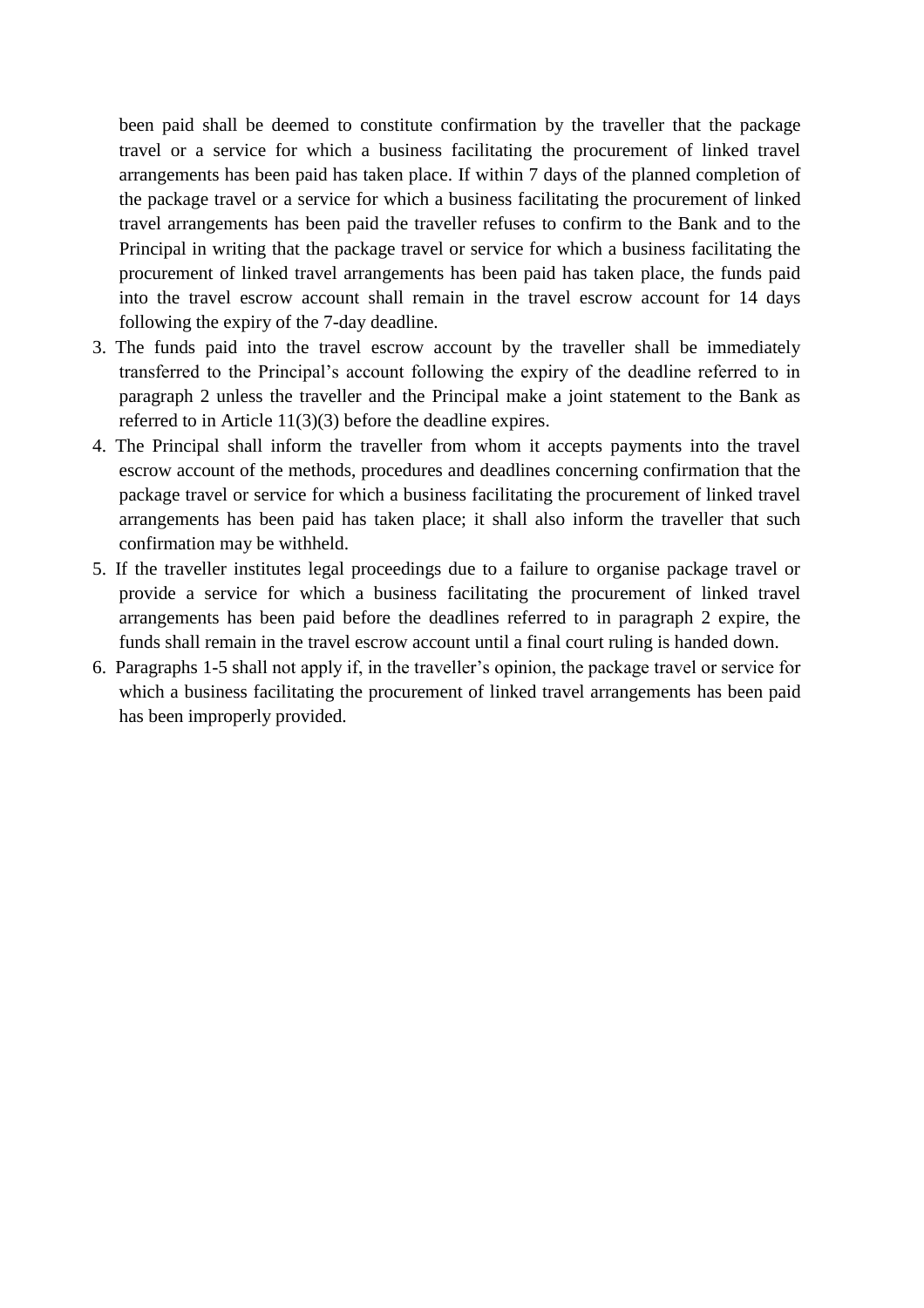1, The Bank shall immediately notify the Marshal of the Province if funds are paid **FROM** the travel escrow account to the traveller pursuant to Article 5 of the Contract.

2. The information referred to in paragraph 1 shall include:

1) The name and address of the Principal from whose travel escrow account payments were made to the traveller;

2) The amount paid to the traveller from the travel escrow account and the date of payment;

3) The name, surname and correspondence address of the traveller to whom payments from the travel escrow account were made.

#### **§ 8.**

The purpose of the funds paid into the travel escrow account is to cover all the traveller liabilities referred to in Article 2 of the contract, including liabilities resulting from deliberate action, omission or serious negligence on the part of the Principal or any person acting on their behalf.

#### **§ 9.**

1. A contract is concluded for: an unlimited/a limited period from ..............to ....................... \*

2. The Contract may be terminated by common agreement between the parties expressed in writing or may be denounced by any of the parties in writing with 30 days' notice.

3. The Bank shall immediately inform the Marshal of the Province if the contract is denounced by either Party.

#### **§ 10.**

1. All instructions, orders and notifications shall be directed to the persons responsible for the day-to-day implementation of the Contract:

1) For the Principal: Ms/Mr:................................................................. Address:...............................................................

Business phone: . fax: .......................... Business email address: ... 2) For the Bank: Ms/Mr:................... Address:................ Business phone: ................................................ fax: ...................................................................

 $\overline{a}$ 

<sup>\*</sup>Delete as appropriate.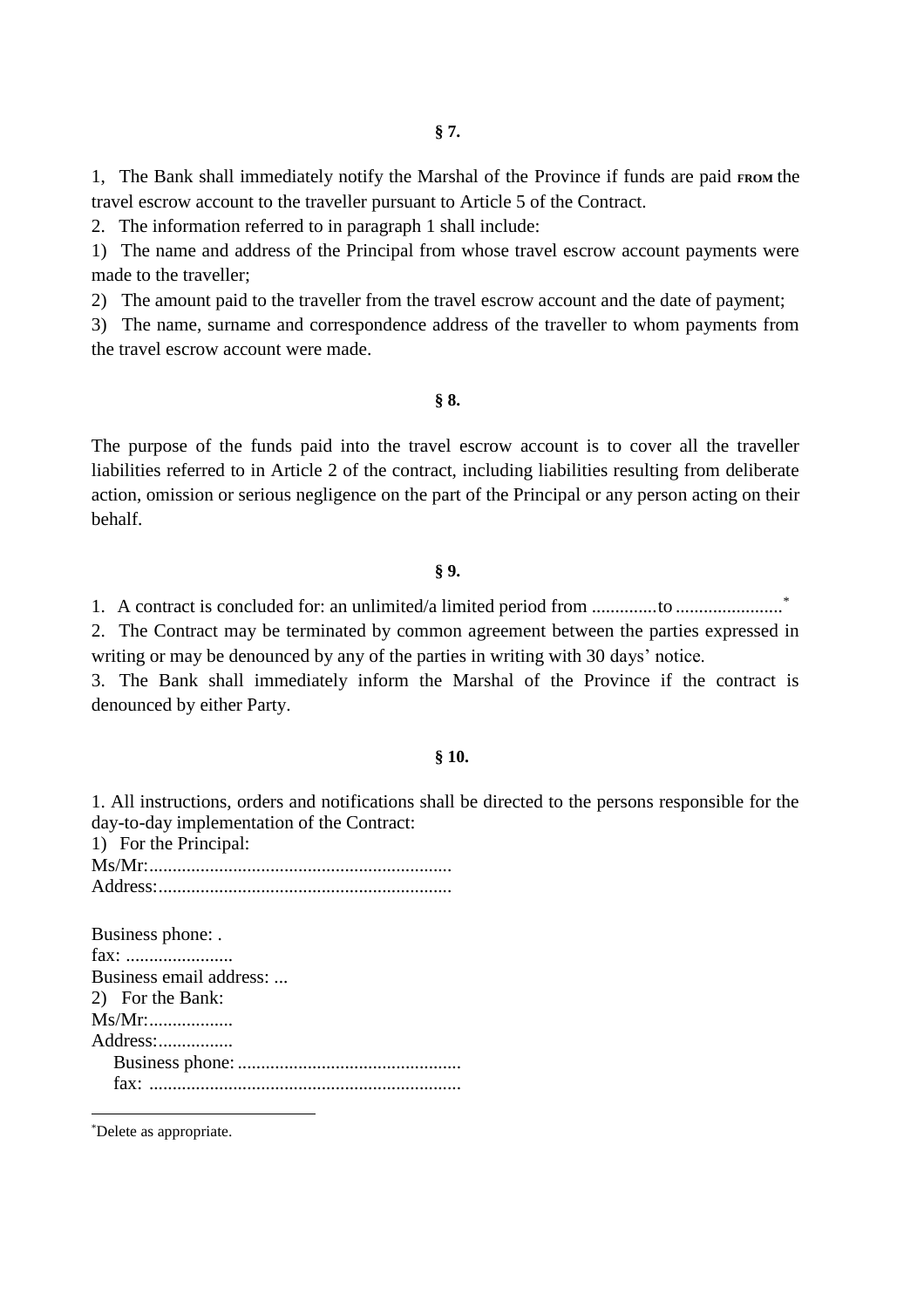Business email address:....................................

2. Replacing the persons responsible for the day-to-day implementation of the Contract indicated in paragraph 1, addresses, telephone and fax numbers and email addresses shall not entail amending the Contract. Replacement shall take effect on the day when the new information referred to in paragraph 1 is validly delivered to the Principal or the Bank, in writing or electronically.

#### **§ 11.**

The following legal acts shall apply *mutatis mutandis* to matters not covered by the Contract: 1) the Banking Act of 29 August 1997 (Journal of Laws 2017, items 1876 and 2361); 2) the Civil Code of 23 April 1964 (Journal of Laws 2017, items 459, 933 and 1132).

#### **§ 12.**

This Contract has been drawn in three identical copies: one copy for the Bank, one copy for the Principal and one copy for the Marshal of the Province.

Signature of the Principal Signature of the Bank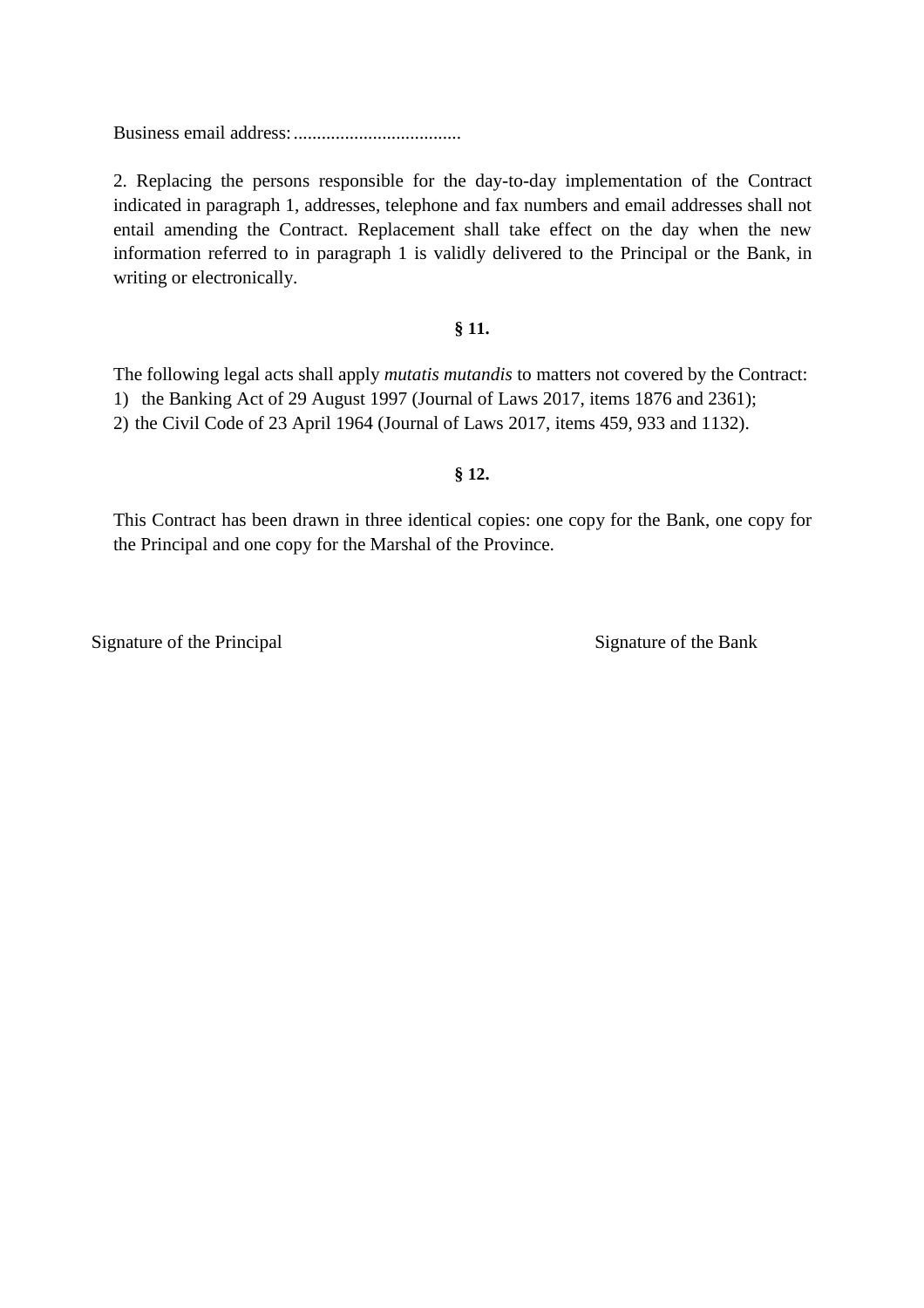*MODEL*

#### **BANK GUARANTEE**

#### **concluded in connection with the activity performed by tour operators or businesses facilitating the procurement of linked travel arrangements**

 $n_0$ ...

of

**§ 1.**

(entity providing the guarantee) hereinafter <br>
"
Guarantor', represented represented by: .....................................

acting on behalf of

(the entity commissioning the provision of the guarantee - travel organiser or business facilitating the procurement of linked travel arrangements), hereinafter 'the Principal', represented by: ............................................................................................................................,

undertakes, in the event of the Principal's insolvency declared pursuant to Article 8 of this bank guarantee (hereinafter 'the Guarantee'), immediately and unconditionally:

- 1) to cover the costs of continuation of the package or the costs of repatriation, in particular the costs of transport and accommodation, including reasonable expenses incurred by the travellers, if the Principal, contrary to its obligations, does not ensure the continuation of the package or repatriation;
- 2) to refund any payments made for a package or service to be provided by a business facilitating the procurement of linked travel arrangements if, for reasons attributable to the Principal or persons acting on its behalf, the package or service for which a business facilitating the procurement of linked travel arrangements has been paid has not or will not be provided;
- 3) to refund any payments made for a part of a package or service to be provided by a business facilitating the procurement of linked travel arrangements if, for reasons attributable to the Principal or persons acting on its behalf, the part of the service has not or will not be provided;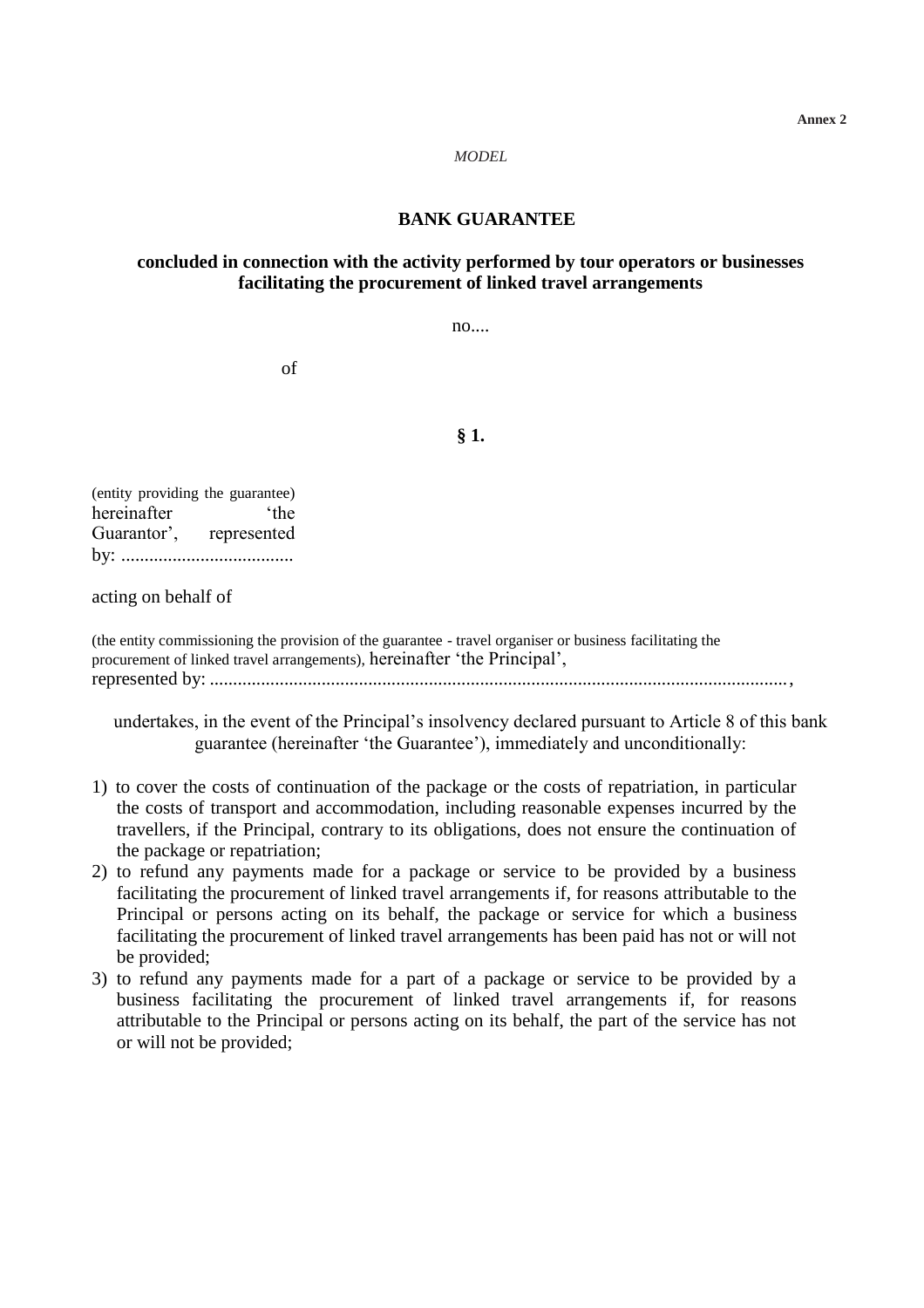The beneficiary of the guarantee shall be:

- 1) the Marshal of the Province ...........................(hereinafter 'the Marshal of the Province') in respect of the implementation of the task referred to in Article 14 of the Package Travel and Linked Travel Arrangements Act of 24 November 2017 (Journal of Laws item 2361) (hereinafter 'the Act')
- 2) every traveller who concluded a contract with the Principal during the term of the Guarantee.

#### **§ 3.**

1. The upper limit of the guarantor's liability under the guarantee shall be

...................................... PLN (in words: ........................................................PLN 00.100)

Hereinafter the 'amount of the guarantee', which is equivalent to the amount of

........................................................ EUR (in words: ....................................................... EUR) calculated on the basis of the mean euro exchange rate published by the National Bank of Poland for the first time in the year in which the guarantee was provided, i.e. (1 EUR  $=$ ................................................PLN).

2. The guarantor shall calculate the amount of the guarantee on the basis of the documents provided by the Principal, in accordance with the implementing rules issued pursuant to Article 12(1) of the Act.

3. It shall be the responsibility of the Principal to deliver accurate and comprehensive data to serve as the basis for the guarantor to calculate the amount of the guarantee.

4. Every payment under the guarantee shall correspondingly limit the guarantor's liability under the guarantee until the amount of the guarantee is exhausted. This shall also apply to the advance payment made by the guarantor to the Marshal of the Province pursuant to Article 6(5), unless the Marshal has paid back the advance.

#### **§ 4.**

1. The guarantee shall be valid from

2. The guarantee shall protect all package travel contracts within the meaning of Article 4(3) of the Act, as well as linked travel arrangement contracts within the meaning of Article 4(5) of the Act, concluded between the Principal and the travellers while this guarantee is in force, even if these packages or linked travel arrangements do not take place during this period.

**§ 5.**

All the liabilities referred to in Article 1, including liabilities resulting from deliberate action, omission or serious negligence on the part of the Principal or any person acting on its behalf, shall be covered by the guarantee up to the amount of the guarantee.

to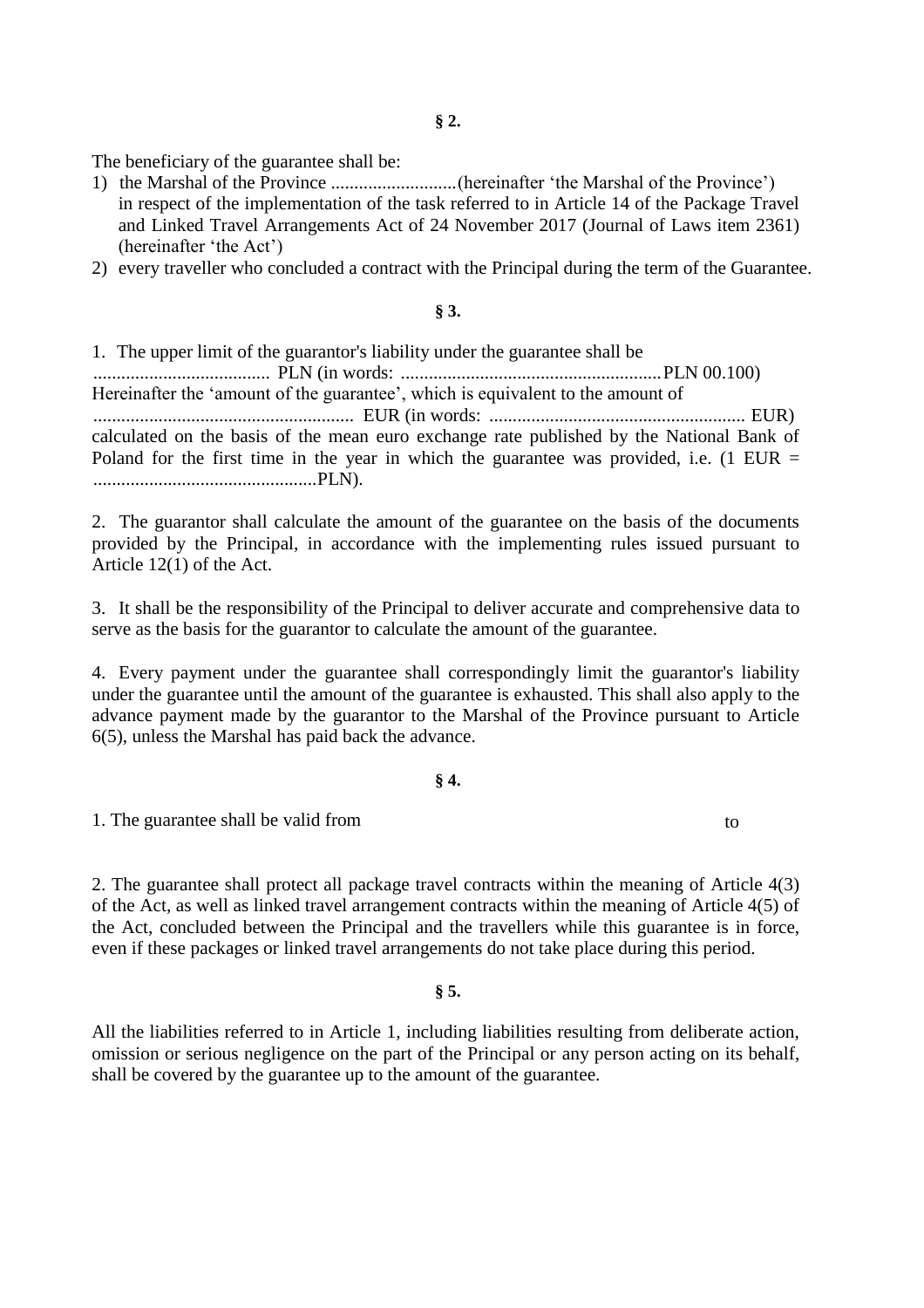1. In accordance with Article 14(2) of the Act, the Marshal of the Province or an entity authorised by him shall be entitled to give the order for advance payment to cover the costs referred to in Article 1(1).

2. Payment under the guarantee for the reason laid down in Article 1(1) shall happen unconditionally and immediately on receipt of the order of the Marshal of the Province or an entity authorised by him, which must be submitted to the guarantor, failing which it shall not be valid. A copy of the order shall be sent by the Marshal of the Province electronically or by fax, with the original immediately submitted to the guarantor.

- 3. A payment order for the reason laid down in Article 1(1) shall contain:
- 1) an indication of the guarantee number, the name of the entity requesting the guarantee, and the legal basis for the order of payment;
- 2) a statement by the Marshal of the Province concerning the occurrence of the circumstances referred to in Article 1, which serve as the basis for authorising payment under the guarantee;
- 3) a statement by the Marshal of the Province concerning the amount necessary to cover the costs referred to in Article 1(1);
- 4) an indication of the bank account into which payment under the guarantee shall be made.

4. The provisions of paragraph 3(3) and (4) shall not apply if activities for the purpose of covering the costs of continuation of a package or the costs of repatriation, in particular the costs of transport and accommodation, including reasonable expenses incurred by the travellers, are performed by the Guarantor acting under a power of attorney issued by the Marshal of the Province if the Principal, contrary to its obligations, does not ensure the continuation of travel or repatriation.

5. The amount required to cover the costs referred to in Article 1(1) shall be paid immediately by way of an advance payment no later than 3 days of receipt of the copy of the payment order sent electronically or by fax.

6. The Marshal of the Province shall submit to the Guarantor written confirmation of the received advance payment within 60 days of receipt of payment, failing which he shall be obliged to return the advance payment.

#### **§ 7.**

1. In the event of the Principal's insolvency, the Guarantor shall accept the travellers' applications pursuant to Article 16 and 17 of the Act.

2. Verification of the travellers' applications and the payment of the Guarantee funds shall take place in accordance with the procedure laid down in Articles 18-21 of the Act.

3. The Guarantor shall be responsible for paying out the correct amounts under the Guarantee.

4. The Guarantor and the Principal shall administer the personal data acquired in connection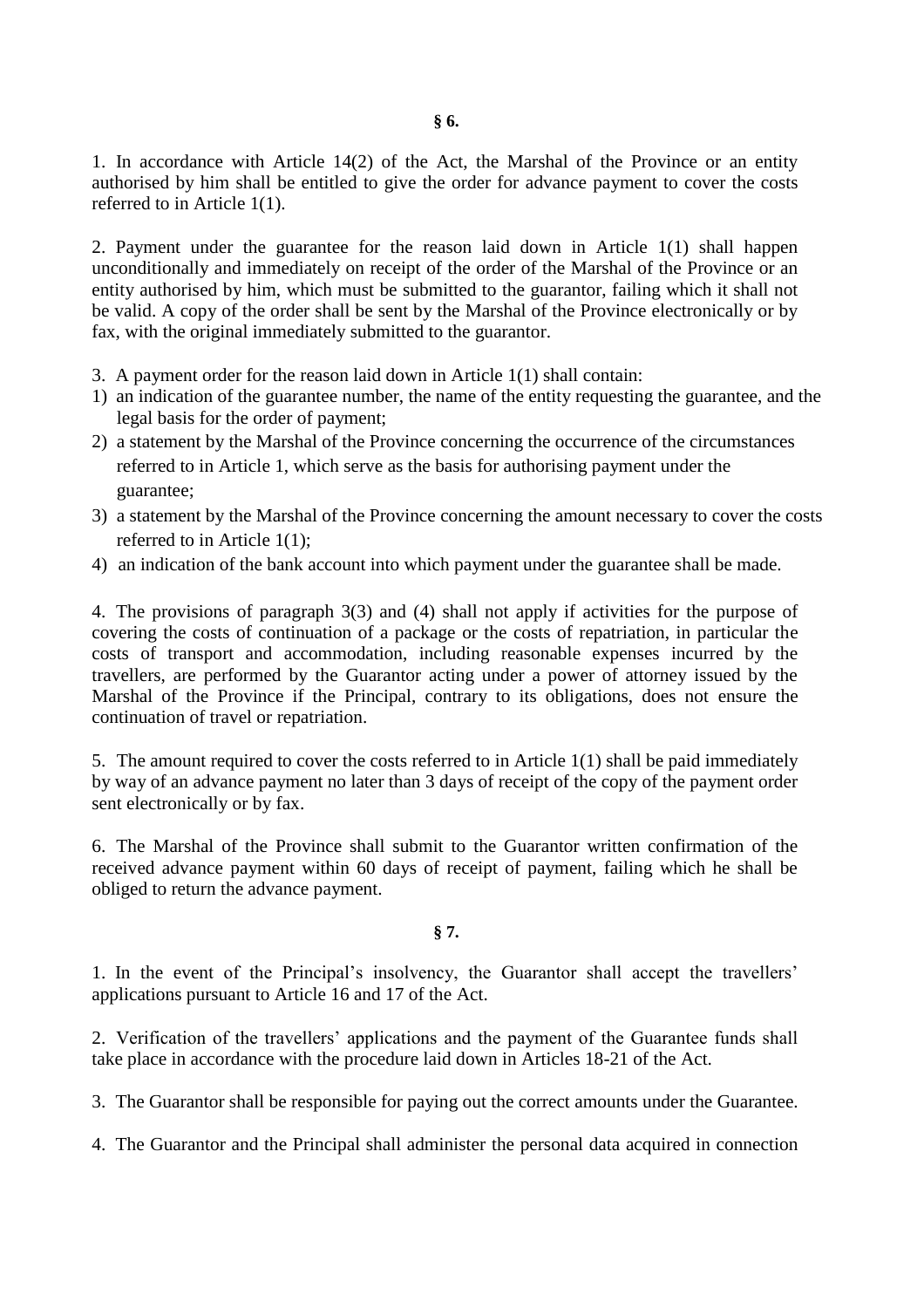with the provision of the Guarantee and shall be obliged to exercise particular diligence in order to protect the interests of the persons concerned. The Guarantor and the Principal shall have the right to process the personal data collected.

#### **§ 8.**

The Principal's insolvency as referred to in §1, shall be declared pursuant to Article 13 of the Act.

#### **§ 9.**

The guarantee shall expire before the deadline referred to in  $\S4(1)$ :

1) if the whole amount of the guarantee has been paid by the Guarantor;

2) on the day when the decision of the Marshal of the Province prohibiting the Principal from carrying out an activity covered by the register of tour operators and traders facilitating the procurement of linked travel arrangements has become final, subject to the obligation to fulfil the Guarantor's obligations arising from the Guarantee concerning the contracts concluded between the Principal and the travellers while the Guarantee is in force, especially the contracts referred to in Articles 18-21 of the Act.

#### **§ 10.**

1. Rights under the Guarantee shall not be transferable.

2. The sole basis for an order of payment under the guarantee referred to Article 6 is the original of the Guarantee or a true copy certified by an advocate, legal adviser or notary.

#### **§ 11.**

Types of activity covered by the Guarantee: in accordance with the implementing rules issued pursuant to Article 12(1) of the Act.

#### **§ 12.**

In the course of the activity covered by the Guarantee the Principal accepts payment/does not accept payment<sup>\*</sup> on the dates and in the amounts:

in accordance with the implementing rules issued pursuant to Article 12(1) of the Act.

 $\overline{a}$ 

<sup>\*</sup>Delete as appropriate.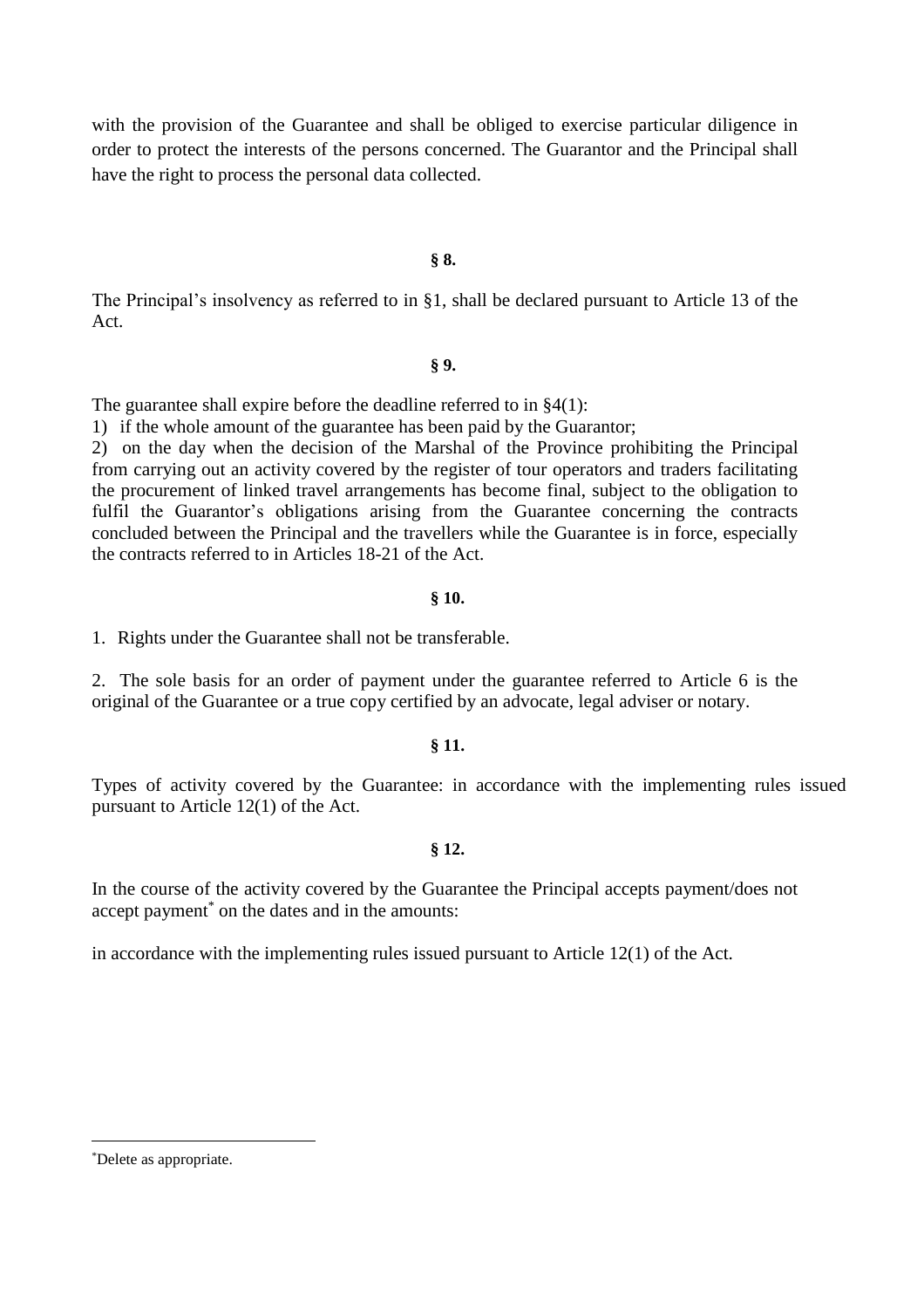1. The Guarantor's emergency phone number for the purpose of contacting the Marshal of the Province directly in the event of a circumstance covered by the Guarantee............, fax number...........,email address......

2. The Guarantor shall notify the Marshal of the Province immediately of any change to the information referred to in paragraph 1.

#### **§ 14.**

In particular, matters not governed by the Guarantee shall be subject to the provisions of: 1) the Banking Act of 29 August 1997 (Journal of Laws 2017, items 1876 and 2361); 2) the Civil Code of 23 April 1964 (Journal of Laws 2017, items 459, 933 and 1132).

#### **§ 15.**

This Guarantee has been drawn in three identical copies: one copy for the Marshal of the Province, one copy for the Principal and one copy for the Guarantor.

Signature of the Principal

(Signature of the Guarantor)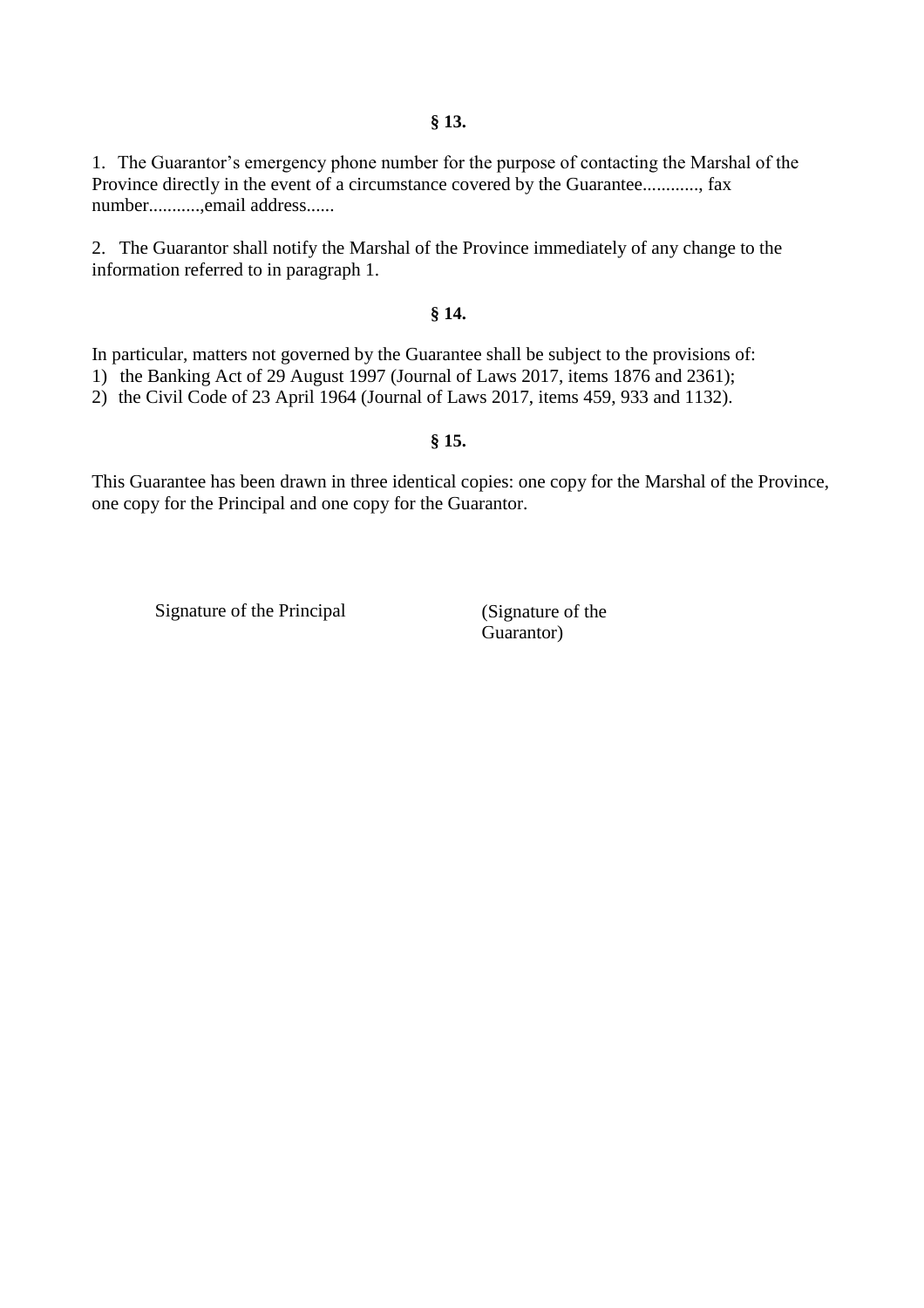*MODEL*

#### **INSURANCE GUARANTEE**

#### **granted in connection with the activity performed by tour operators or businesses facilitating the procurement of linked travel arrangements.**

 $no...$ 

of

**§ 1.**

(entity providing the insurance guarantee) hereinafter the 'Guarantor', represented by:

acting on behalf of

(the entity commissioning the provision of the insurance guarantee - travel organiser or business facilitating the procurement of linked travel arrangements), hereinafter 'the Principal', represented by: ...........................................................................................................................,

undertakes, in the event of the Principal's insolvency declared pursuant to Article 8 of this insurance guarantee (hereinafter 'the Guarantee'), immediately and unconditionally:

1) to cover the costs of continuation of a package or the costs of repatriation, in particular the costs of transport and accommodation, including reasonable expenses incurred by the travellers, if the Principal, contrary to its obligations, does not ensure the continuation of travel or repatriation;

2) to refund any payments made for a package or service to be provided by a business facilitating the procurement of linked travel arrangements if, for reasons attributable to the Principal or persons acting on its behalf, the package or any service for which a business facilitating the procurement of linked travel arrangements has been paid has not or will not be provided;

3) to refund any payments made for a part of a package or service to be provided by a business facilitating the procurement of linked travel arrangements if, for reasons attributable to the Principal or persons acting on its behalf, the part of the service has not or will not be provided;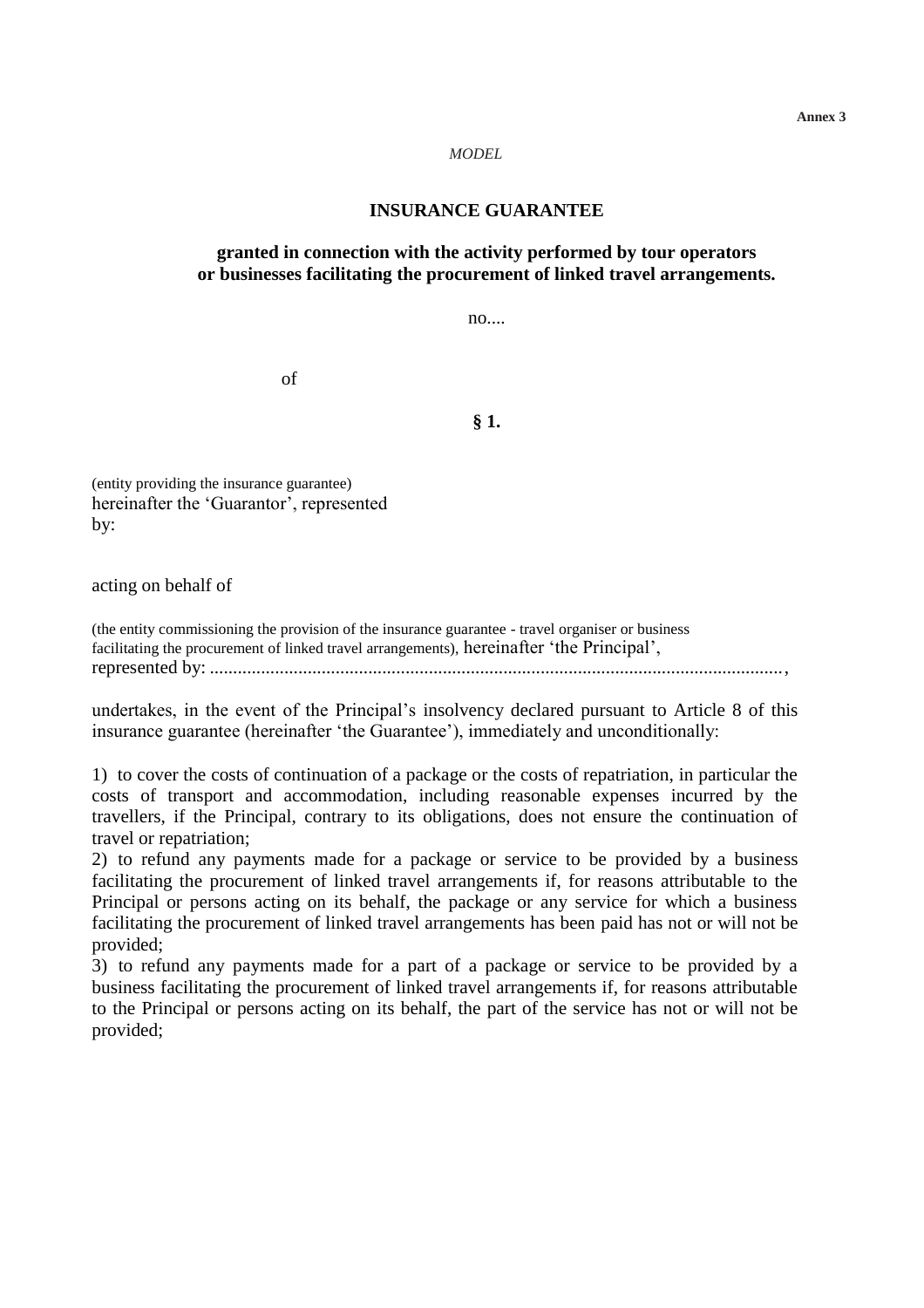The beneficiary of the guarantee shall be:

1) the Marshal of the Province ................................................. (hereinafter 'the Marshal of the Province')

in respect of the implementation of the task referred to in Article 14 of the Package Travel and Linked Travel Arrangements Act of 24 November 2017 (Journal of Laws item 2361) (hereinafter 'the Act')

2) every traveller who concluded a contract with the Principal during the term of the Guarantee.

#### **§ 3.**

1. The upper limit of the guarantor's liability under the guarantee shall be ...................................... PLN (in words: ........................................................PLN 00.100) hereinafter the 'amount of the guarantee', which is equivalent to the amount of ........................................................ EUR (in words: ....................................................... EUR) calculated on the basis of the mean euro exchange rate published by the National Bank of Poland for the first time in the year in which the guarantee was provided, i.e.  $EUR = 1 =$ ................................................PLN).

2. The guarantor shall calculate the amount of the guarantee on the basis of the documents provided by the Principal, in accordance with the implementing rules issued pursuant to Article 12(1) of the Act.

3. It shall be the responsibility of the Principal to deliver accurate and comprehensive data to serve as the basis for the Guarantor to calculate the amount of the guarantee.

4. Every payment under the guarantee shall limit the guarantor's liability under the Guarantee accordingly until the amount of the guarantee is exhausted. This shall also apply to the advance payment made by the Guarantor to the Marshal of the Province pursuant to Article 6(5), unless the Marshal has paid back the advance.

#### **§ 4.**

1. The guarantee shall be valid from

2. The guarantee shall protect all package travel contracts within the meaning of Article 4(3) of the Act, as well as linked travel arrangement contracts within the meaning of Article 4(5) of the Act, concluded between the Principal and the travellers while this guarantee is in force, even if these packages or linked travel arrangements do not take place during this period.

#### **§ 5.**

All the liabilities referred to in Article 1, including liabilities resulting from deliberate action, omission or serious negligence on the part of the Principal or any person acting on its behalf, shall be covered by the Guarantee up to the amount of the Guarantee.

to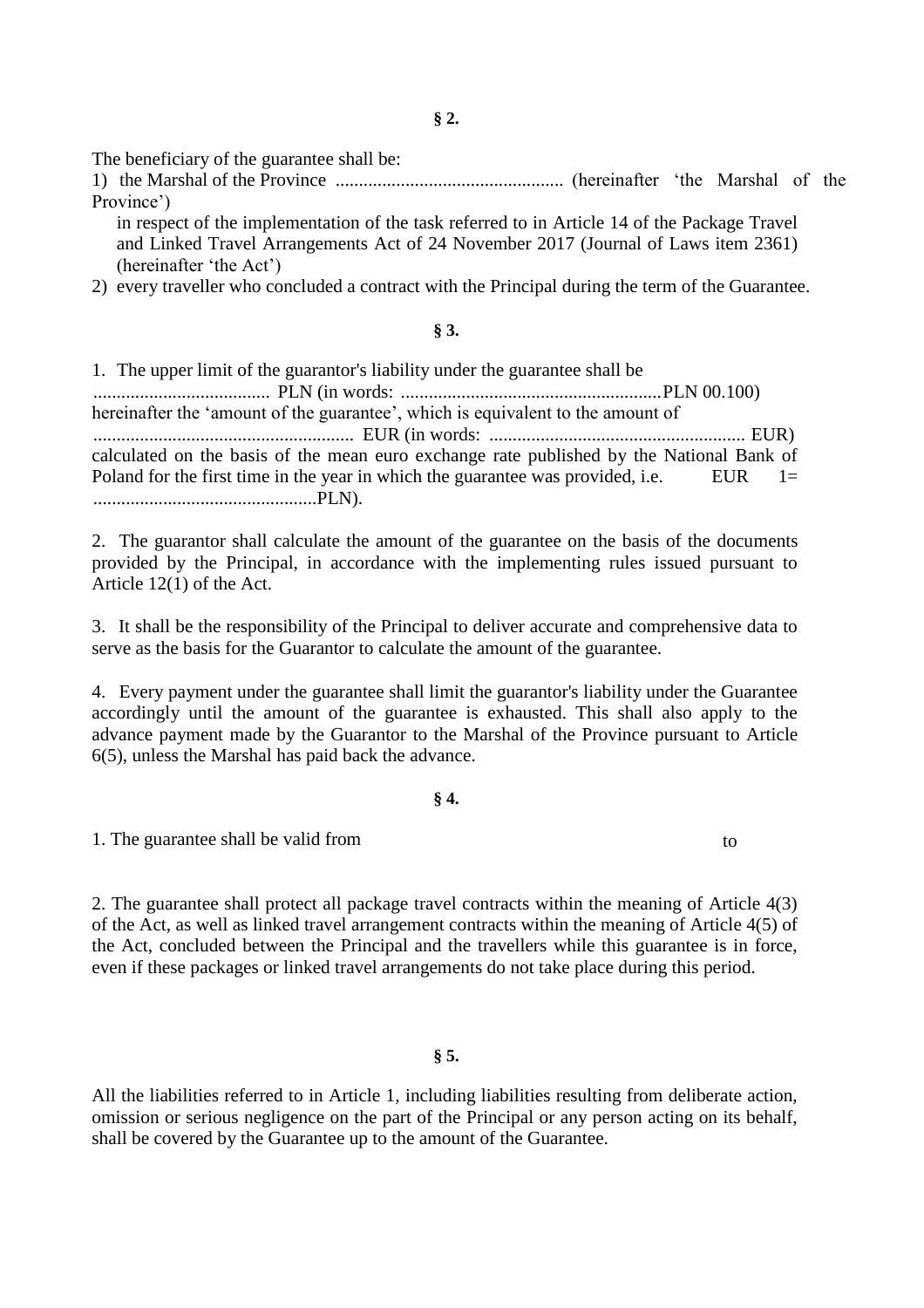1. Pursuant to Article 14(2) of the Act, the Marshal of the Province or an entity authorised by him shall be entitled to give the order for advance payment to cover the costs referred to in Article 1(1).

2. Payment under the guarantee for the reason laid down in Article 1(1) shall happen unconditionally and immediately on receipt of the order of the Marshal of the Province or an entity authorised by him, which must be submitted to the guarantor, failing which it shall not be valid. A copy of the order shall be sent by the Marshal of the Province electronically or by fax, with the original immediately submitted to the guarantor.

3. A payment order for the reason laid down in Article 1(1) shall contain:

1) An indication of the guarantee number, the name of the entity requesting the guarantee to be granted, and the legal basis for the order of payment;

2) The Marshal of the Province statement concerning the occurrence of circumstances referred to in Article 1, which serve as the basis to authorise payment under the guarantee;

3) The Marshal of the Province statement concerning the amount necessary to cover the costs referred to in Article 1(1);

4) An indication of the bank account, into which payment under the guarantee shall be made.

4. The provisions of paragraph 3(3) and (4) shall not apply if activities for the purpose of covering the costs of continuation of a package or the costs of repatriation, in particular the costs of transport and accommodation, including reasonable expenses incurred by the travellers, are performed by the Guarantor acting under a power of attorney issued by the Marshal of the Province if the Principal, contrary to its obligations, does not ensure the continuation of travel or repatriation.

5. The amount required to cover the cost referred to in Article 1(1) shall be paid immediately by way of an advance payment no later than 3 days of receipt of the copy of the payment order sent electronically or by fax.

6. The Marshal of the Province shall submit to the Guarantor written confirmation of the received advance payment within 60 days of receipt of payment, failing which he shall be obliged to return the advance payment.

**§ 7.**

- 1. In the event of the Principal's insolvency, the Guarantor shall accept the travellers' applications pursuant to Article 16 and 17 of the Act.
- 2. Verification of the travellers' applications and the payment of the Guarantee funds shall take place in accordance with the procedure laid down in Articles 18-21 of the Act.
- 3. The Guarantor shall be responsible for paying out the correct amounts under the Guarantee.
- 4. The Guarantor and the Principal shall administer the personal data acquired in connection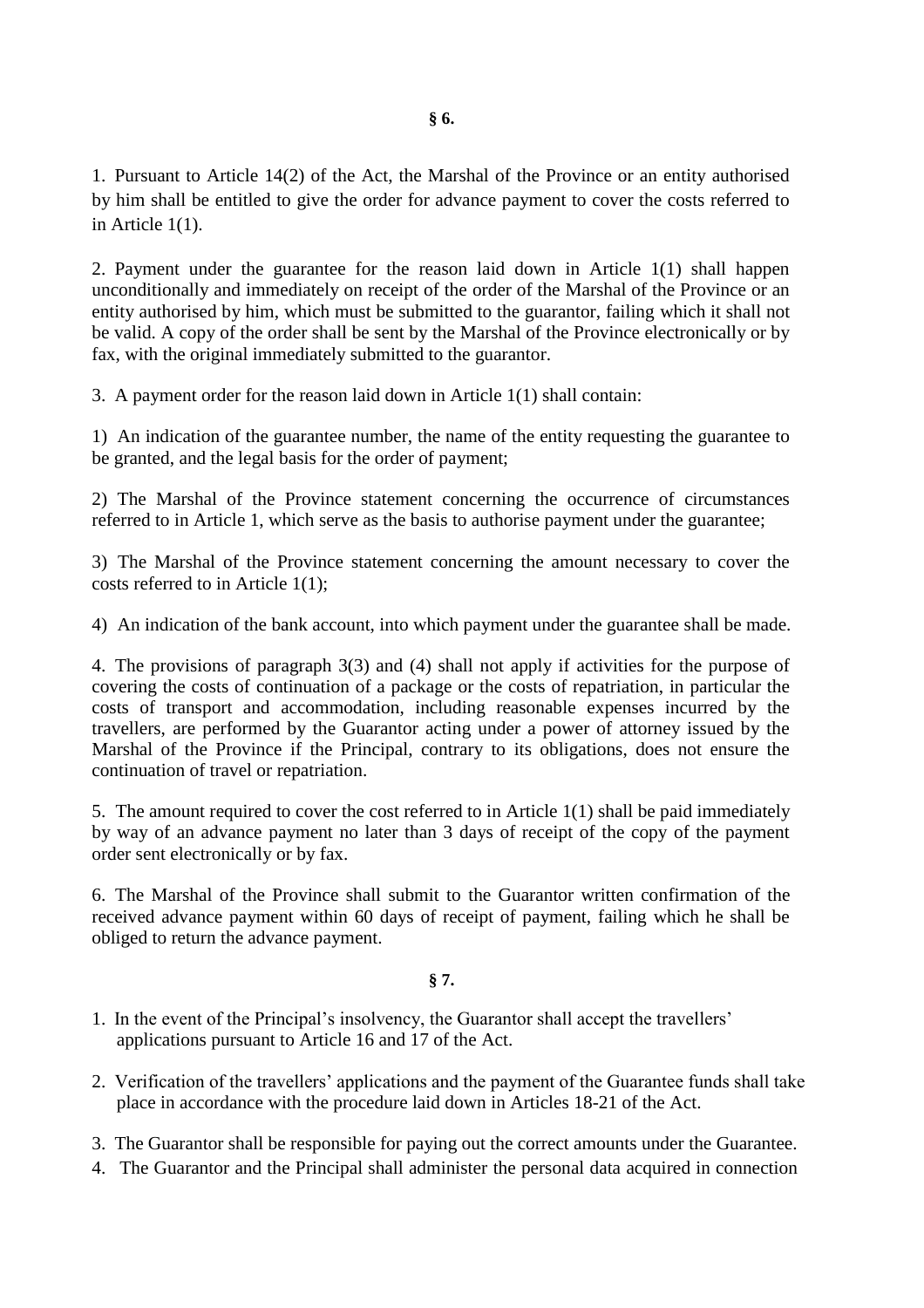with the provision of the Guarantee and shall be obliged to exercise particular diligence in order to protect the interests of the persons concerned. The Guarantor and the Principal shall have the right to process the personal data collected.

#### **§ 8.**

The Principal's insolvency, referred to in Article 1, shall be declared pursuant to Article 13 of the Act.

#### **§ 9.**

The guarantee shall expire before the deadline referred to in Article 4(1):

1) where the whole amount of the guarantee has been paid by the Guarantor;

2) on the day when the decision of the Marshal of the Province prohibiting the Principal from carrying out an activity covered by the register of tour operators and traders facilitating the procurement of linked travel arrangements has become final, subject to the obligation to fulfil the Guarantor's obligations arising from the Guarantee concerning the contracts concluded between the Principal and the travellers while the Guarantee is in force, especially the contracts referred to in Articles 18-21 of the Act.

#### **§ 10.**

1. Rights under the Guarantee shall not be transferable.

2. The sole basis for an order of payment under the guarantee referred to in Article 6 is the original of the Guarantee or a true copy certified by an advocate, legal adviser or notary.

#### **§ 11.**

Types of activity covered by the Guarantee: in accordance with the implementing rules issued pursuant to Article 12(1) of the Act.

#### **§ 12.**

In the course of the activity covered by the Guarantee the Principal accepts payment/does not accept payment\* on the dates and in the amounts:

in accordance with the implementing rules issued pursuant to Article 12(1) of the Act.

 $\overline{a}$ 

<sup>\*</sup>Delete as appropriate.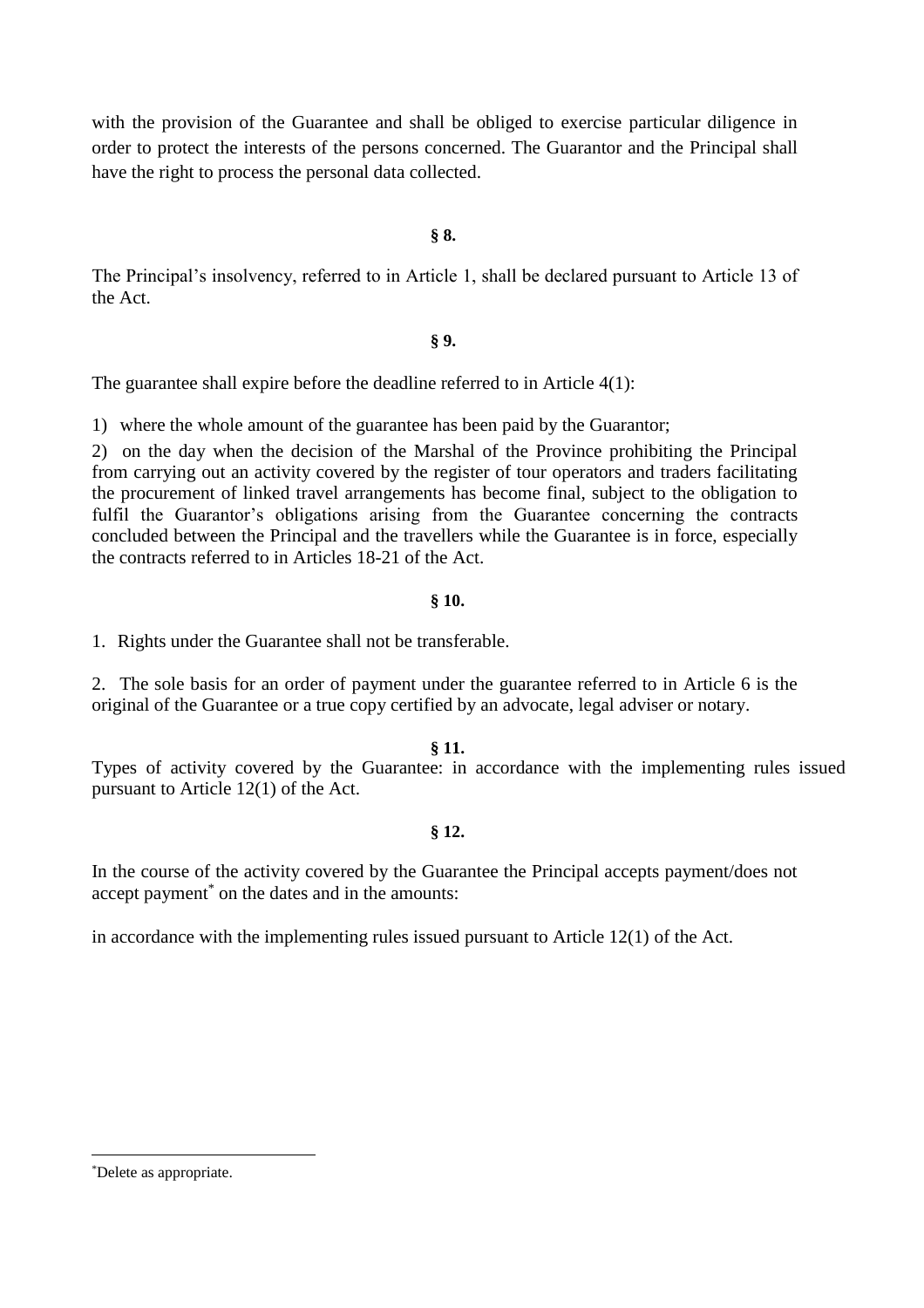1. The Guarantor's emergency phone number for the purpose of contacting the Provincial Marshal directly in the event of a circumstance covered by the Guarantee .............................. fax number................e-mail address.................................

2. The Guarantor shall notify the Marshal of the Province immediately of any change to the information referred to in paragraph 1.

#### **§ 14.**

In particular, matters not governed by the Guarantee shall be subject to the provisions of the Civil Code of 23 April 1964 (Journal of Laws 2017, items 459, 933 and 1132).

**§ 15.**

This Guarantee has been drawn in three identical copies: one copy for the Marshal of the Province, one copy for the Principal and one copy for the Guarantor.

Signature of the Principal **Annex 4** (Signature of the Guarantor)

*MODEL*

#### **INSURANCE CONTRACT ON BEHALF OF TRAVELLERS**

#### **granted in connection with the activity performed by tour operators or businesses facilitating the procurement of linked travel arrangements.**

no.............

concluded on:

between:

hereinafter 'the Insurer', represented by:

and

hereinafter 'the Policyholder', represented by: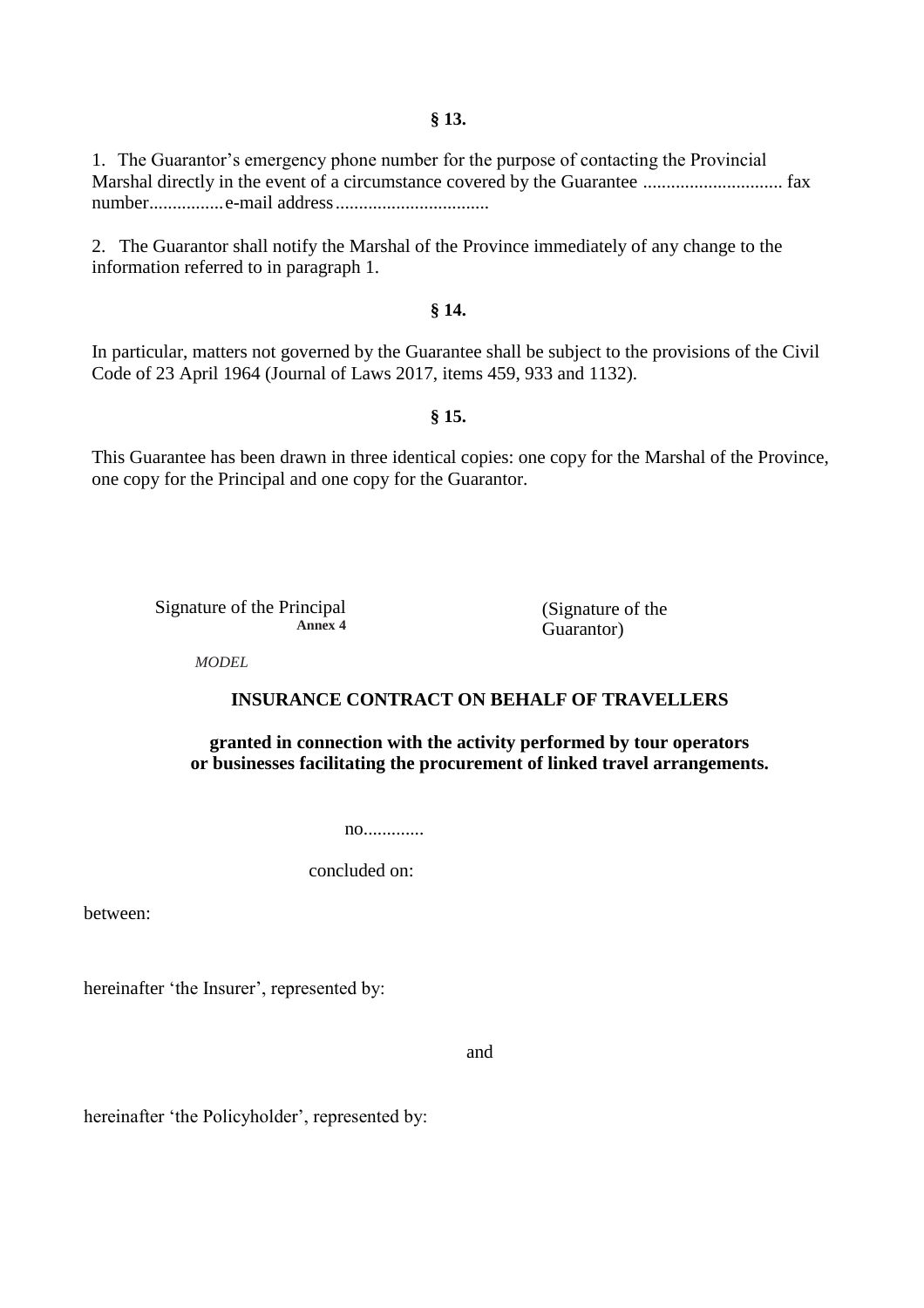- 1. The Policyholder and the Insurer conclude an Insurance Contract on behalf of travellers, hereinafter 'the Insurance contract', pursuant to application no ..............................., which has been annexed to it.
- 2. The following entities shall be entitled under the insurance contract referred to in paragraph 1: 1) the Marshal of the Province ......................................... , hereinafter 'the Marshal of the Province' to the extent necessary for the performance of the obligations referred to in Article 14 of the Package Travel and Linked Travel Arrangements Act of 24 November 2017
	- (Journal of Laws item 2361) (hereinafter 'the Act'); 2) every traveller who concluded a contract with the Policyholder during the term of the Insurance contract.

#### **§ 2.**

1. The Insurance Contract concluded to protect against the Policyholder's insolvency includes the obligation:

1) to cover the costs of continuation of a package or the costs of repatriation, in particular the costs of transport and accommodation, including reasonable expenses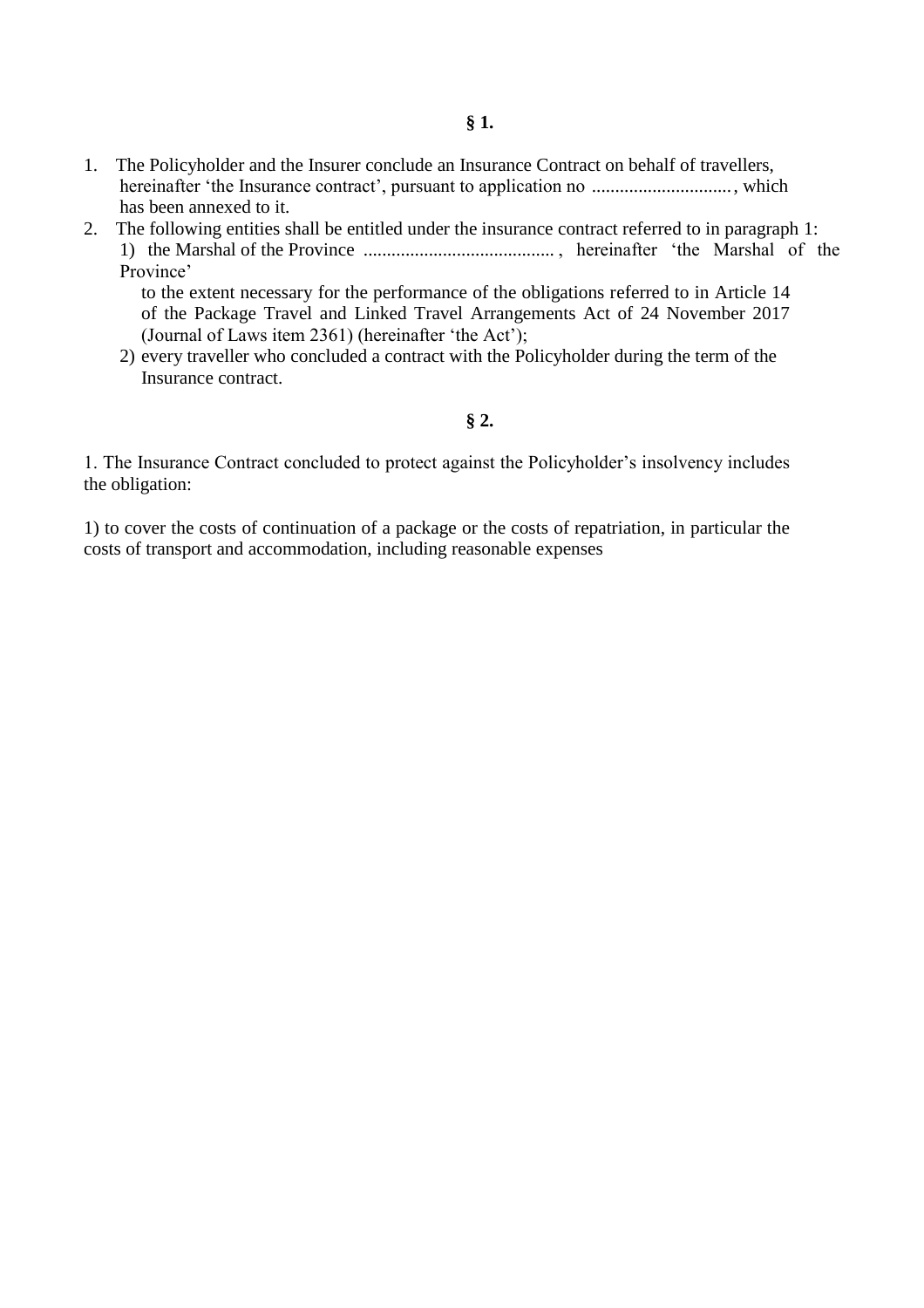incurred by the travellers, if the Policyholder, contrary to its obligations, does not ensure the continuation of travel or repatriation;

2) to refund any payments made for a package or service to be provided by a business facilitating the procurement of linked travel arrangements if, for reasons attributable to the Policyholder or persons acting on its behalf, the package or any service for which a business facilitating the procurement of linked travel arrangements has been paid has not or will not be provided;

3) to refund any payments made for a part of a package or service to be provided by a business facilitating the procurement of linked travel arrangements if, for reasons attributable to the Policyholder or persons acting on its behalf, the part of the service has not or will not be provided;

2. Pursuant to Article 14(2) of the Act, the Marshal of the Province or an entity authorised by him shall be entitled to give the order for advance payment to cover the costs referred to in paragraph 1(1).

#### **§ 3.**

1. The Insurance Contract is valid from

2. The Insurance Contract shall cover all damage within the scope referred to in Article 2(1) in respect of package travel contracts within the meaning of Article 4(3) of the Act, as well as linked travel arrangement contracts within the meaning of Article 4(5) of the Act, concluded between the Policyholder and the travellers while this Insurance Contract is in force, even if these packages or linked travel arrangements do not take place during this period.

The Insurance Contract shall cover all the liabilities referred to in Article 2(1), including liabilities resulting from deliberate action, omission or serious negligence on the part of the Policyholder or any person acting on its behalf.

#### **§ 5.**

Types of activity covered by the Insurance Contract: in accordance with the implementing rules issued pursuant to Article 12(2) of the Act.

#### **§ 6.**

In the course of the activity covered by the Insurance Contract the Policyholder accepts prepayment/does not accept prepayment<sup>\*</sup> on the dates and in the amounts: in accordance with the implementing rules issued pursuant to Article 12(2) of the Act.

#### **§ 7.**

1. The insurance amount under the Insurance Contract shall be: .............................................. PLN (in words: .................................................... PLN 00/100), which is

\*Delete as appropriate.

 $\overline{a}$ 

#### **§ 4.**

#### to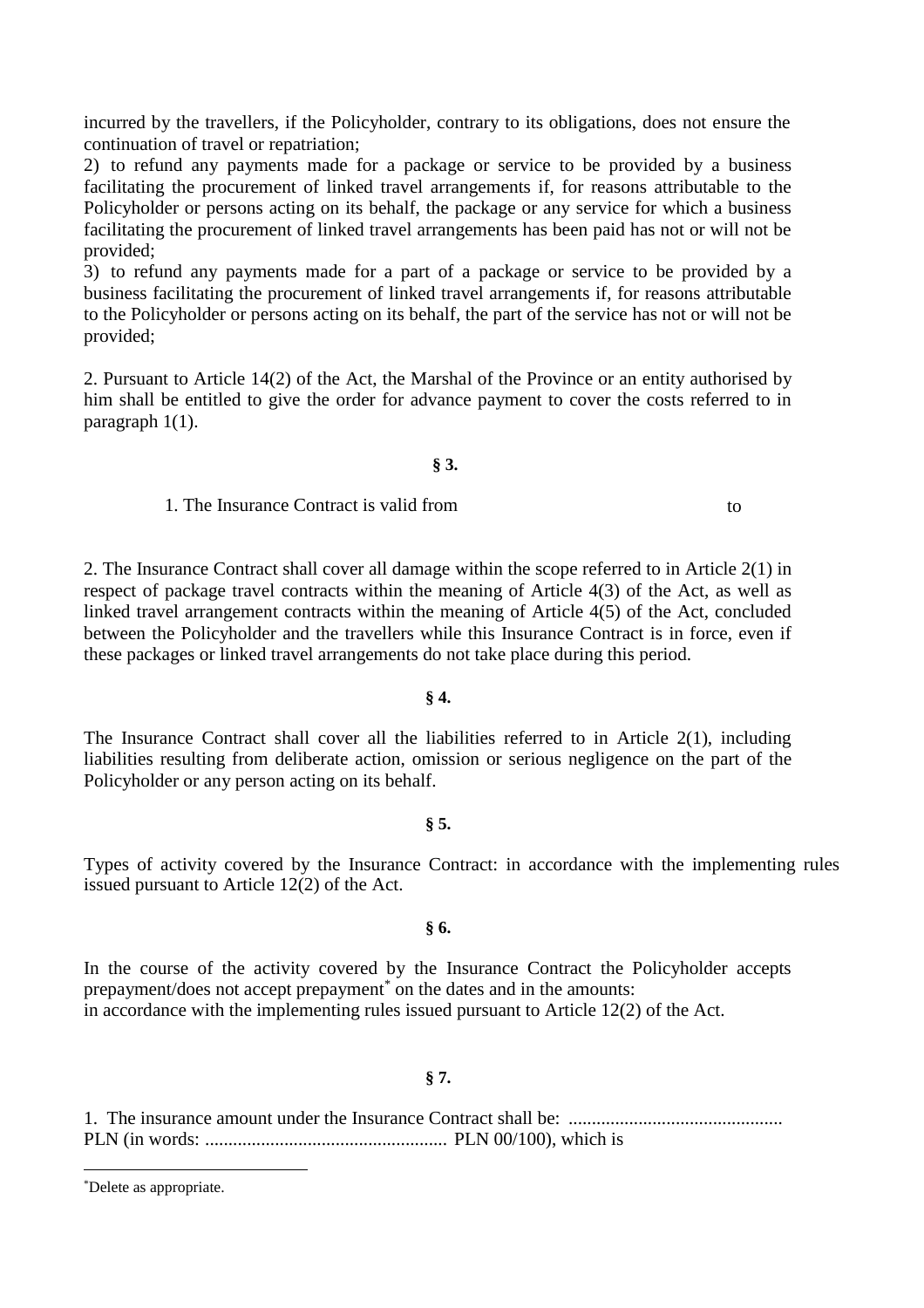equivalent to:.................. EUR (in words: .........................................................................EUR) calculated on the basis of the mean euro exchange rate published by the National Bank of Poland for the first time in the year in which the Insurance Contract was concluded, i.e. ...........................(EUR 1=................PLN).

2. The Insurer shall calculate the insurance amount on the basis of the documents provided by the Policyholder, in accordance with the implementing rules issued pursuant to Article 12(2) of the Act.

3. It shall be the responsibility of the Policyholder to deliver accurate and comprehensive data to serve as the basis for the Insurer to calculate the amount of the insurance contract.

#### **§ 8.**

1. The payment of the funds for the reason laid down in Article  $2(1)(1)$  shall take place unconditionally and immediately on receipt of the order of the Marshal of the Province or of an entity authorised by him, which must be submitted to the Guarantor in writing, failing which it shall not be valid. A copy of the order shall be sent by the Marshal of the Province electronically or by fax, with the original immediately submitted to the Insurer.

2. The payment order referred to in paragraph 1 shall include:

1) An indication of the insurance contract number, the name of the entity requesting the insurance to be provided, and the legal basis for the payment order;

2) the statement of the Marshal of the Province concerning the respective occurrence of circumstances referred to in Article 2, which serve as the basis to authorise payment of funds under the Insurance contract;

3) the statement of the Marshal of the Province concerning the amount necessary to cover the costs referred to in Article  $2(1)(1)$ ;

4) an indication of the bank account, into which the payment shall be made.

3. The provisions of paragraph 2(3) and (4) shall not apply if activities for the purpose of covering the costs of continuation of a package or the costs of repatriation, in particular the costs of transport and accommodation, including reasonable expenses incurred by the travellers, are performed by the Insurer acting under a power of attorney issued by the Marshal of the Province if the Policyholder, contrary to its obligations, does not ensure the continuation of travel or repatriation.

4. The advance payment towards the cost referred to in paragraph 3 shall be take place immediately, but not later than 3 days of receipt of the copy of the payment order sent electronically or by fax.

5. The Marshal of the Province shall submit to the Insurer written confirmation of the received advance payment within 60 days of receipt of payment, failing which he shall be obliged to return the advance payment.

#### **§ 9.**

1. The Insurer shall accept the travellers' applications pursuant to Article 16 and 17 of the Act.

2. Verification of the travellers' applications and the payment of the Insurance funds shall take place in accordance with the procedure laid down in Articles 18-21 of the Act.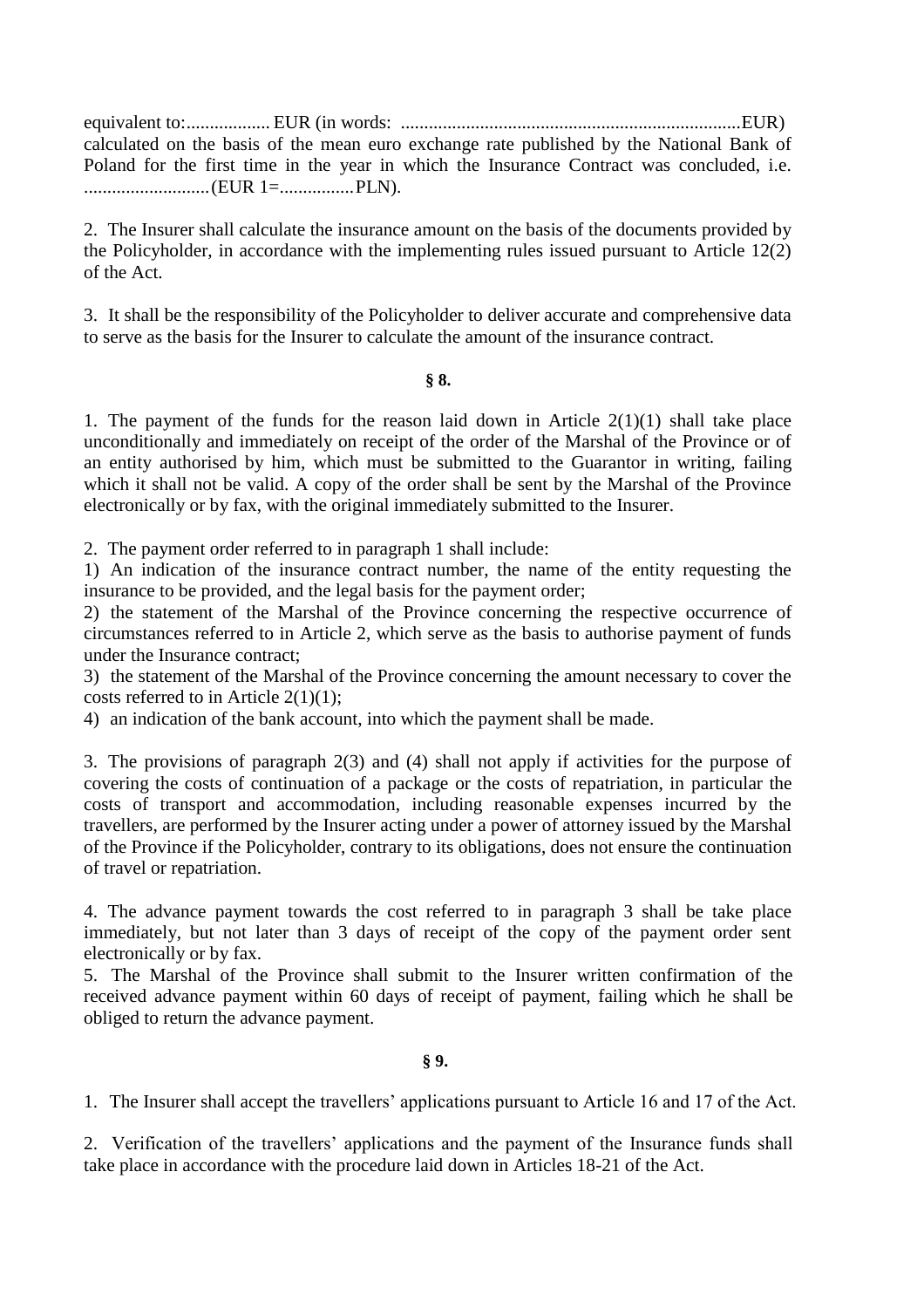3. The Insurer shall be responsible for the proper accounting of the Insurance funds.

4. The Insurer and the Policyholder shall administer the personal data acquired in connection with the Insurance contract and shall be obliged to exercise particular diligence in order to protect the interests of the persons concerned. The Insurer and the Policyholder shall have the right to process the personal data collected.

#### **§ 10.**

The Policyholder's insolvency, referred to in Article 1, shall be declared pursuant to Article 13 of the Act.

#### **§ 11.**

The premium shall be .................PLN (in words: ............................................PLN 00/100), whichis equivalent to ............................... EUR (in words: EUR ) calculated on the basis of the mean exchange rate published by the National Bank of Poland for the first time in the year, in which the Insurance contract was concluded, i.e. on ………… (EUR 1= PLN ....). The premium shall be payable:

in one sum/in instalments<sup>\*</sup>

in cash/ by bank transfer\*

…………………………………………

by (date)....

#### **§ 12.**

 1. The Insurer's emergency phone number for the purpose of contacting the Marshal of the Province directly in the event of a circumstance covered by the insurance contract......., fax number...........,email address...... .......................................................................................

2. The Insurer shall notify the Marshal of the Province immediately of any change to the information referred to in paragraph 1.

#### **§ 13.**

In particular, the Insurance contract shall be subject to the provisions of the Civil Code of 23 April 1964 (Journal of Laws 2017, items 459, 933 and 1132).

#### **§ 14.**

This Contract has been drawn in three identical copies: one copy for the Marshal of the Province, one copy for the Policyholder and one copy for the Insurer.

 $\overline{a}$ 

<sup>\*</sup>Delete as appropriate.